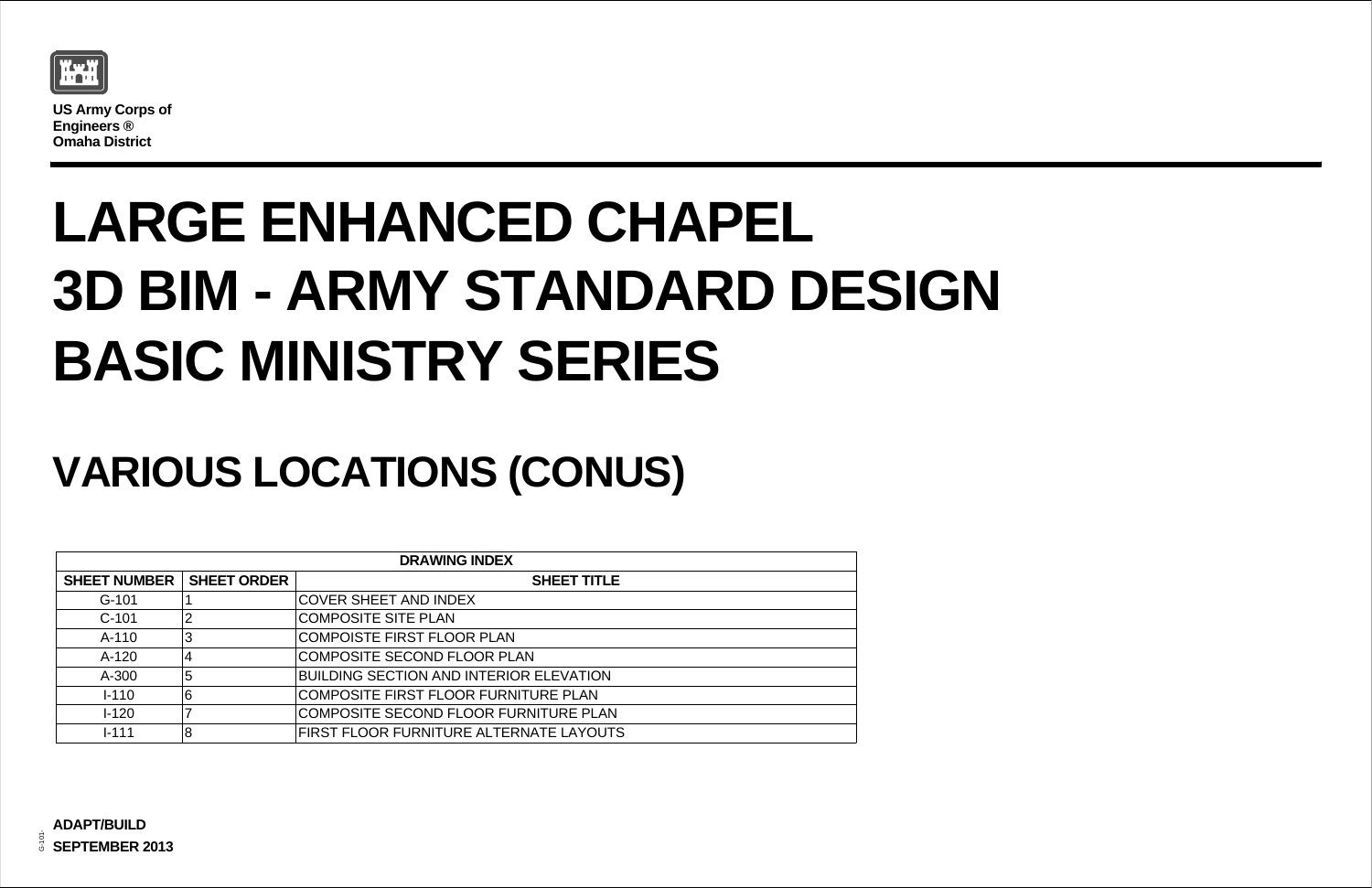1

|                                                                                                                                  | KxX<br><b>US Army Corps of</b><br>Engineers ®<br><b>Enter District</b> |                            |                                          |                    |  |  |  |
|----------------------------------------------------------------------------------------------------------------------------------|------------------------------------------------------------------------|----------------------------|------------------------------------------|--------------------|--|--|--|
|                                                                                                                                  |                                                                        |                            |                                          | APPR               |  |  |  |
|                                                                                                                                  |                                                                        |                            |                                          | DATE               |  |  |  |
|                                                                                                                                  |                                                                        |                            |                                          | <b>DESC</b>        |  |  |  |
|                                                                                                                                  |                                                                        |                            |                                          | <b>VIARK</b>       |  |  |  |
| ISSUE DATE:<br>MMM 20YY                                                                                                          | SOLICITATION NO.:                                                      | PLOT DATE:   CONTRACT NO.: | FILE NUMBER:                             |                    |  |  |  |
|                                                                                                                                  | CKD BY:<br>Checker                                                     | 9/27/2013                  |                                          | FILE NAME:         |  |  |  |
| DESIGN BY:<br>Designer                                                                                                           | DRAWN BY:<br>Author                                                    | SBMT BY:<br>Approver       | PLOT SCALE: 10:25:57 AM<br>$1" = 50'-0"$ | 22" x 34"<br>SIZE: |  |  |  |
| US ARMY CORPS OF ENGINEERS<br>OMAHA DISTRICT                                                                                     |                                                                        |                            |                                          |                    |  |  |  |
| BIM - ARMY STANDARD DESIGN<br>VARIOUS LOCATIONS (CONUS)<br>COMPOSITE SITE PLAN<br>LARGE ENHANCED CHAPEL<br>BASIC MINISTRY SERIES |                                                                        |                            |                                          |                    |  |  |  |
| SHEET<br><b>ENTIFICATION</b><br><b>SHEET</b><br>ΟF<br>0<br>2                                                                     |                                                                        |                            |                                          |                    |  |  |  |

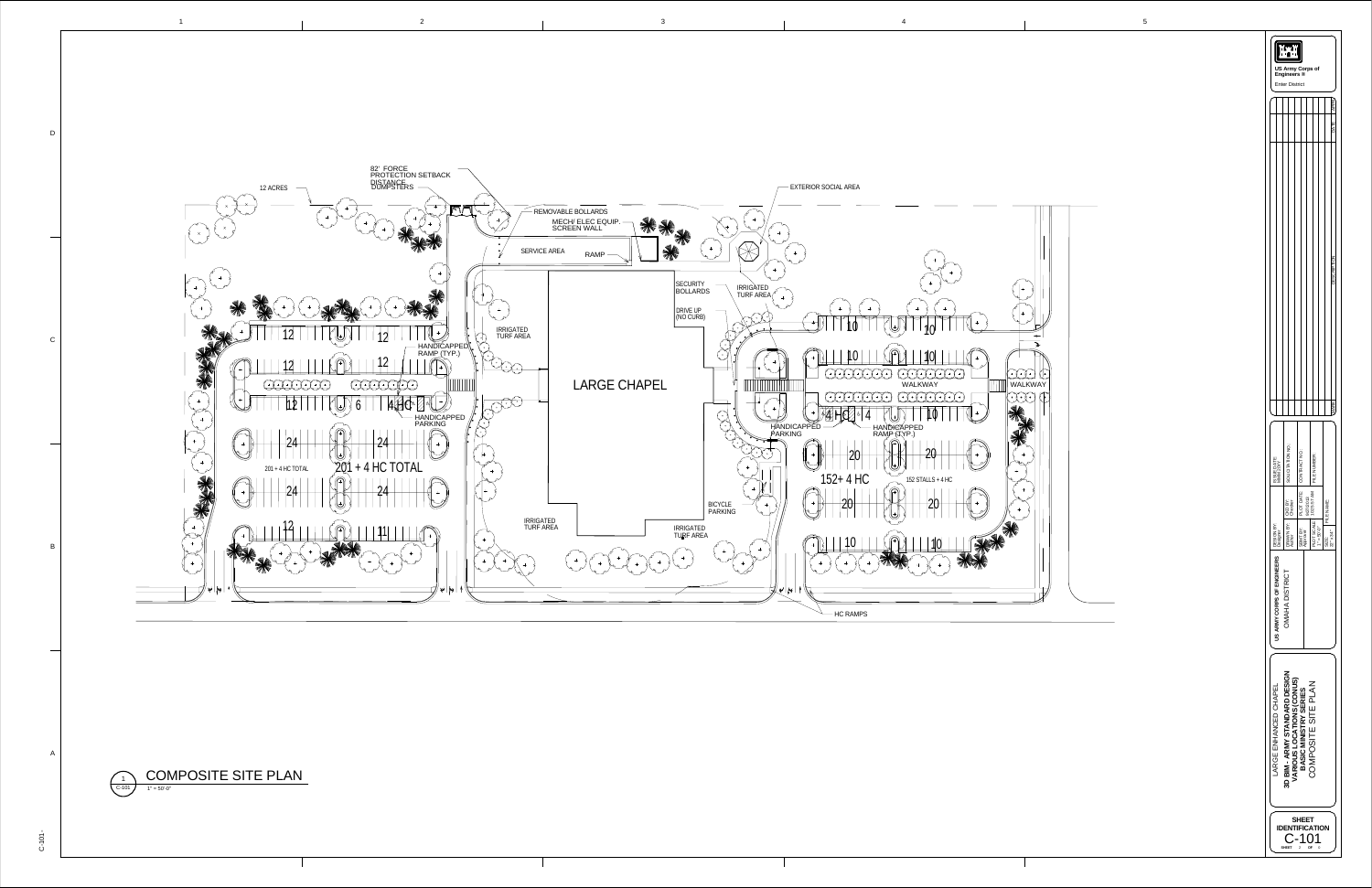AA- $\overline{\phantom{0}}$  $\overline{\phantom{0}}$ 0  $\times$  $\times$  $\times$ 

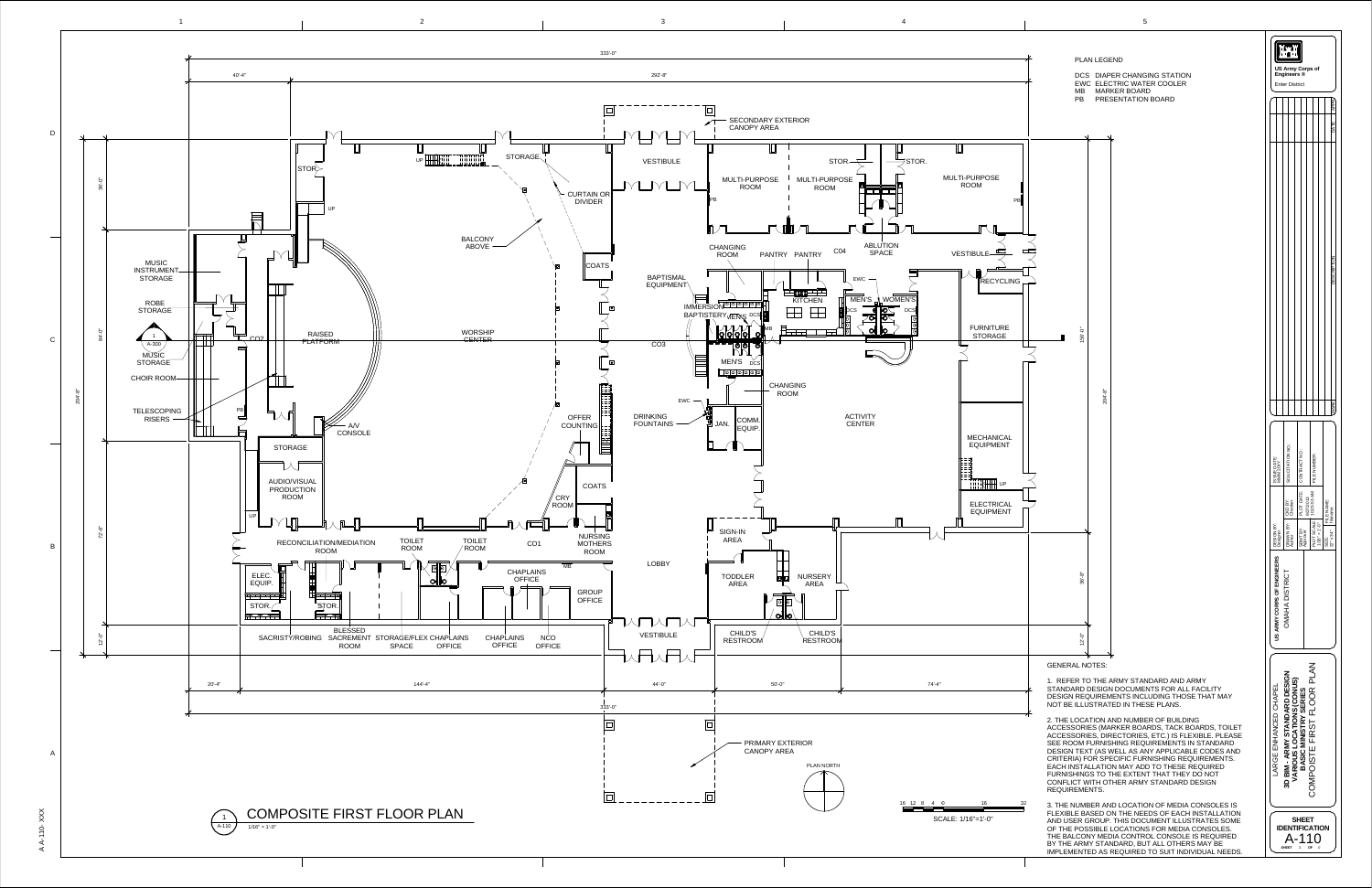156'-0"

## GENERAL NOTES:



|                                                   |                                                            |                                                    |                                                                                                                                                          | DATE<br>CCCDIDTIC                      |  |
|---------------------------------------------------|------------------------------------------------------------|----------------------------------------------------|----------------------------------------------------------------------------------------------------------------------------------------------------------|----------------------------------------|--|
| ISSUE DATE:<br>MMM 20YY<br>DESIGN BY:<br>Designer | SOLICITATION NO.:<br>DRAWN BY: CKD BY:<br>Author Checker   | PLOT DATE:   CONTRACT NO.:<br>SBMT BY:<br>Approver | FILE NUMBER:<br>$\begin{array}{c c}\n\text{PLOT SCALE:} & 9/27/2013 \\ \hline\n\text{PLOT SCALE:} & 10/25:54 \text{ AM}\n\end{array}$<br>$1/16" = 1'-0"$ | MARK<br><b>FILE NAME:</b><br>22" x 34" |  |
| US ARMY CORPS OF ENGINEERS                        | SIZE:<br>OMAHA DISTRICT                                    |                                                    |                                                                                                                                                          |                                        |  |
| LARGE ENHANCED CHAPEL                             | 3D BIM - ARMY STANDARD DESIGN<br>VARIOUS LOCATIONS (CONUS) | <b>BASIC MINISTRY SERIES</b>                       | COMPOSITE SECOND FLOOR<br><b>PLAN</b>                                                                                                                    |                                        |  |

1. REFER TO THE ARMY STANDARD AND ARMY STANDARD DESIGN DOCUMENTS FOR ALL FACILITY DESIGN REQUIREMENTS INCLUDING THOSE THAT MAY NOT BE ILLUSTRATED IN THESE PLANS.

2. THE LOCATION AND NUMBER OF BUILDING ACCESSORIES (MARKER BOARDS, TACK BOARDS, TOILET ACCESSORIES, DIRECTORIES, ETC.) IS FLEXIBLE. PLEASE SEE ROOM FURNISHING REQUIREMENTS IN STANDARD DESIGN TEXT (AS WELL AS ANY APPLICABLE CODES AND CRITERIA) FOR SPECIFIC FURNISHING REQUIREMENTS. EACH INSTALLATION MAY ADD TO THESE REQUIRED FURNISHINGS TO THE EXTENT THAT THEY DO NOT CONFLICT WITH OTHER ARMY STANDARD DESIGN REQUIREMENTS.

3. THE NUMBER AND LOCATION OF MEDIA CONSOLES IS FLEXIBLE BASED ON THE NEEDS OF EACH INSTALLATION AND USER GROUP. THIS DOCUMENT ILLUSTRATES SOME OF THE POSSIBLE LOCATIONS FOR MEDIA CONSOLES. THE BALCONY MEDIA CONTROL CONSOLE IS REQUIRED BY THE ARMY STANDARD, BUT ALL OTHERS MAY BE IMPLEMENTED AS REQUIRED TO SUIT INDIVIDUAL NEEDS.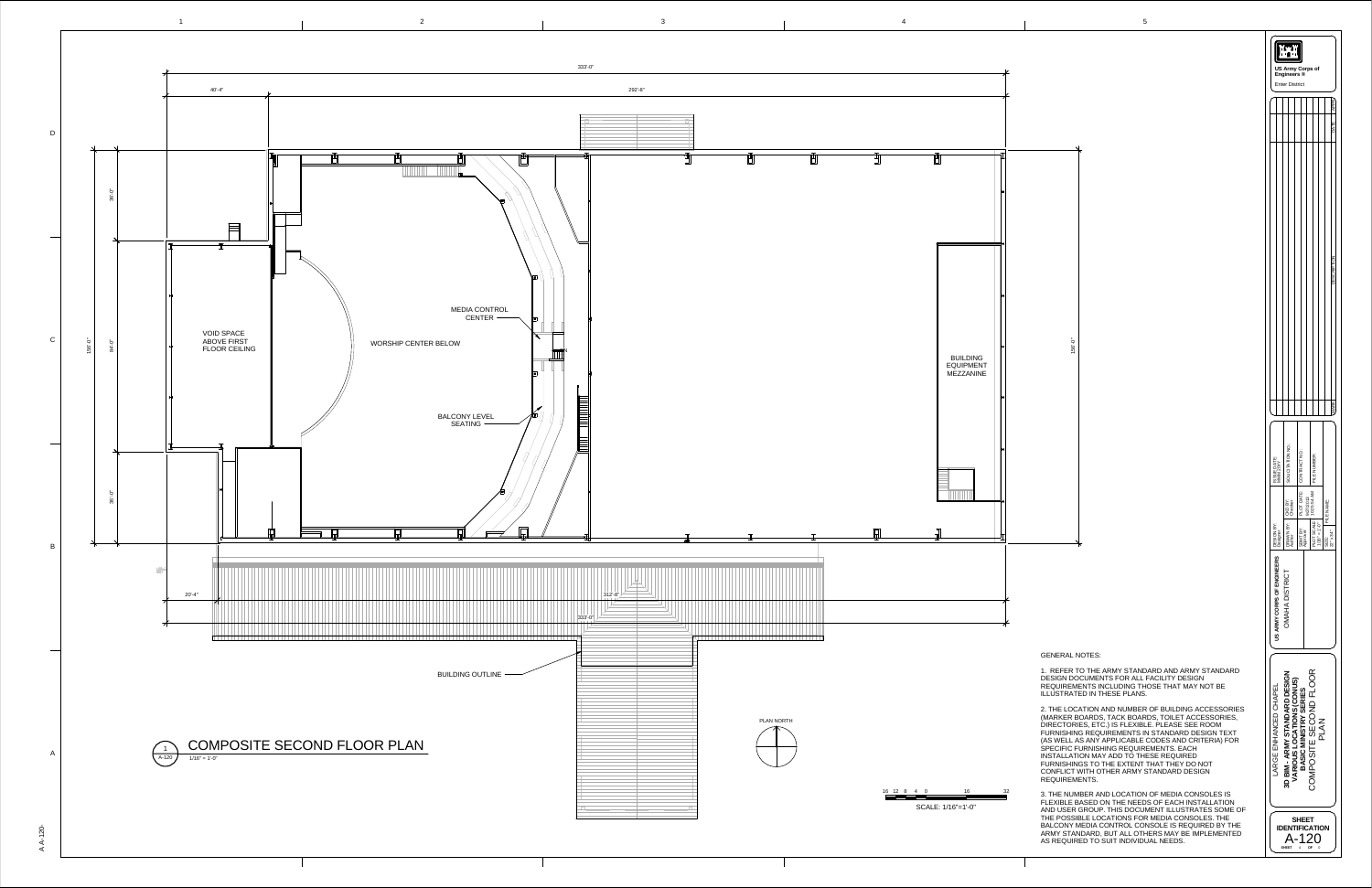

1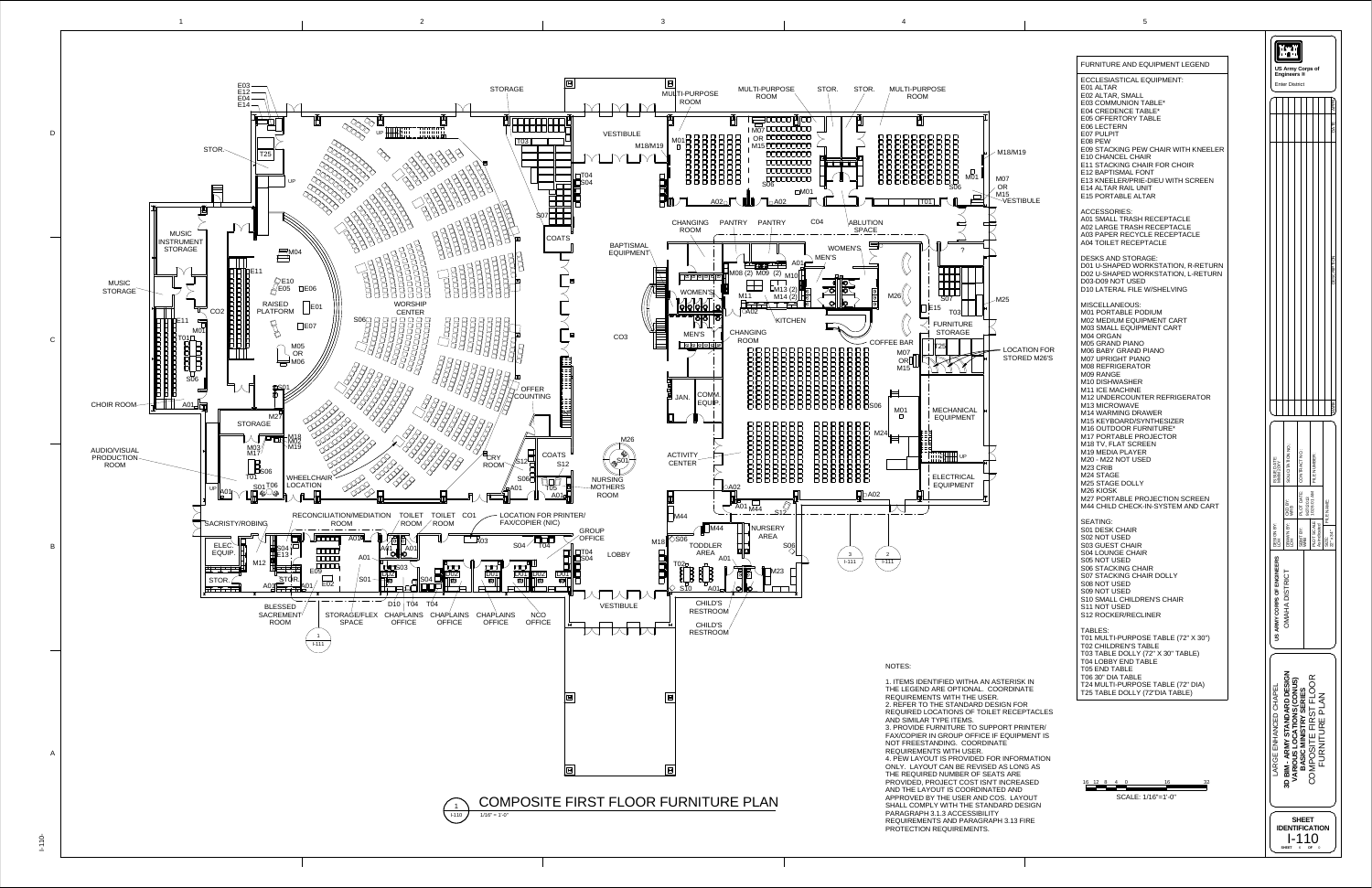A02 FO O  $\bullet$ **RADIO**  $\begin{picture}(120,110) \put(0,0){\line(1,0){155}} \put(15,0){\line(1,0){155}} \put(15,0){\line(1,0){155}} \put(15,0){\line(1,0){155}} \put(15,0){\line(1,0){155}} \put(15,0){\line(1,0){155}} \put(15,0){\line(1,0){155}} \put(15,0){\line(1,0){155}} \put(15,0){\line(1,0){155}} \put(15,0){\line(1,0){155}} \put(15,0){\line(1,0){155$  $\begin{picture}(120,15) \put(0,0){\line(1,0){155}} \put(15,0){\line(1,0){155}} \put(15,0){\line(1,0){155}} \put(15,0){\line(1,0){155}} \put(15,0){\line(1,0){155}} \put(15,0){\line(1,0){155}} \put(15,0){\line(1,0){155}} \put(15,0){\line(1,0){155}} \put(15,0){\line(1,0){155}} \put(15,0){\line(1,0){155}} \put(15,0){\line(1,0){155}}$  $\begin{picture}(120,15) \put(0,0){\line(1,0){155}} \put(15,0){\line(1,0){155}} \put(15,0){\line(1,0){155}} \put(15,0){\line(1,0){155}} \put(15,0){\line(1,0){155}} \put(15,0){\line(1,0){155}} \put(15,0){\line(1,0){155}} \put(15,0){\line(1,0){155}} \put(15,0){\line(1,0){155}} \put(15,0){\line(1,0){155}} \put(15,0){\line(1,0){155}}$ A02  $\overline{\mathcal{M}}$ 



 $I - 111$   $J - 1/16" = 1'-0"$ ACTIVITY CENTER ALTERNATE LAYOUT RECTANGULAR TABLES

|                                                                                                                                                                                                                                                                                                                                                                                                                                             | <b>US Army Corps of</b><br>Engineers ®                                                                                                                                     |
|---------------------------------------------------------------------------------------------------------------------------------------------------------------------------------------------------------------------------------------------------------------------------------------------------------------------------------------------------------------------------------------------------------------------------------------------|----------------------------------------------------------------------------------------------------------------------------------------------------------------------------|
| <b>FURNITURE AND EQUIPMENT LEGEND</b>                                                                                                                                                                                                                                                                                                                                                                                                       | <b>Enter District</b>                                                                                                                                                      |
| <b>ECCLESIASTICAL EQUIPMENT:</b><br>E01 ALTAR<br>E02 ALTAR, SMALL<br>E03 COMMUNION TABLE*<br>E04 CREDENCE TABLE*<br><b>E05 OFFERTORY TABLE</b><br><b>E06 LECTERN</b><br>E07 PULPIT<br>E08 PEW<br><b>E09 STACKING PEW CHAIR WITH KNEELER</b><br><b>E10 CHANCEL CHAIR</b><br><b>E11 STACKING CHAIR FOR CHOIR</b><br><b>E12 BAPTISMAL FONT</b><br>E13 KNEELER/PRIE-DIEU WITH SCREEN<br><b>E14 ALTAR RAIL UNIT</b><br><b>E15 PORTABLE ALTAR</b> |                                                                                                                                                                            |
| <b>ACCESSORIES:</b><br>A01 SMALL TRASH RECEPTACLE<br>A02 LARGE TRASH RECEPTACLE<br>A03 PAPER RECYCLE RECEPTACLE<br>A04 TOILET RECEPTACLE                                                                                                                                                                                                                                                                                                    |                                                                                                                                                                            |
| <b>DESKS AND STORAGE:</b><br>D01 U-SHAPED WORKSTATION, R-RETURN<br>D02 U-SHAPED WORKSTATION, L-RETURN<br>D03-D09 NOT USED<br><b>D10 LATERAL FILE W/SHELVING</b>                                                                                                                                                                                                                                                                             |                                                                                                                                                                            |
| <b>MISCELLANEOUS:</b><br><b>M01 PORTABLE PODIUM</b><br><b>M02 MEDIUM EQUIPMENT CART</b><br><b>M03 SMALL EQUIPMENT CART</b><br>M04 ORGAN<br><b>M05 GRAND PIANO</b><br><b>M06 BABY GRAND PIANO</b><br><b>M07 UPRIGHT PIANO</b><br><b>M08 REFRIGERATOR</b><br>M09 RANGE<br>M <sub>10</sub> DISHWASHER<br>M11 ICE MACHINE                                                                                                                       |                                                                                                                                                                            |
| <b>M12 UNDERCOUNTER REFRIGERATOR</b><br>M <sub>13</sub> MICROWAVE<br><b>M14 WARMING DRAWER</b><br>M15 KEYBOARD/SYNTHESIZER<br>M16 OUTDOOR FURNITURE*<br><b>M17 PORTABLE PROJECTOR</b><br>M18 TV, FLAT SCREEN<br>M19 MEDIA PLAYER<br>M20 - M22 NOT USED                                                                                                                                                                                      | SOLICITATION NO.<br>CONTRACT NO.<br>FILE NUMBER<br>ISSUE DATE:<br>MMM 20YY                                                                                                 |
| M <sub>23</sub> CRIB<br>M24 STAGE<br><b>M25 STAGE DOLLY</b><br>M <sub>26</sub> KIOSK<br><b>M27 PORTABLE PROJECTION SCREEN</b><br>M44 CHILD CHECK-IN-SYSTEM AND CART                                                                                                                                                                                                                                                                         | PLOT DATE<br>9/27/2013<br>10:26:02 AM<br>CKD BY:<br>WRB<br>FILE NAME:<br>PLOT SCALE:<br>As indicated<br>SIZE: FII<br>22" x 34"<br>SIGN BY:<br>H<br>DRAWN BY:<br>LOH<br>BY: |
| <b>SEATING:</b><br><b>S01 DESK CHAIR</b><br>S02 NOT USED<br><b>S03 GUEST CHAIR</b><br><b>S04 LOUNGE CHAIR</b><br>S05 NOT USED<br><b>S06 STACKING CHAIR</b><br>S07 STACKING CHAIR DOLLY<br>S08 NOT USED<br>S09 NOT USED<br><b>S10 SMALL CHILDREN'S CHAIR</b><br>S11 NOT USED<br><b>S12 ROCKER/RECLINER</b>                                                                                                                                   | SBMT<br>WRB<br>Ĥд<br>US ARMY CORPS OF ENGINEERS<br><b>OMAHA DISTRICT</b>                                                                                                   |
| <b>TABLES:</b><br>T01 MULTI-PURPOSE TABLE (72" X 30")<br><b>T02 CHILDREN'S TABLE</b><br>T03 TABLE DOLLY (72" X 30" TABLE)<br><b>T04 LOBBY END TABLE</b><br><b>T05 END TABLE</b><br>T06 30" DIA TABLE<br>T24 MULTI-PURPOSE TABLE (72" DIA)<br>T25 TABLE DOLLY (72"DIA TABLE)                                                                                                                                                                 | ENHANCED CHAPEI                                                                                                                                                            |
| <b>NOTES:</b><br>1. ITEMS IDENTIFIED WITHA AN ASTERISK IN<br>THE LEGEND ARE OPTIONAL. COORDINATE<br>REQUIREMENTS WITH THE USER.<br>2. REFER TO THE STANDARD DESIGN FOR<br><b>REQUIRED LOCATIONS OF TOILET</b><br>RECEPTACLES AND SIMILAR TYPE ITEMS.                                                                                                                                                                                        | 3D BIM - ARMY STANDARD DESIGN<br>VARIOUS LOCATIONS (CONUS)<br>BASIC MINISTRY SERIES<br>FIRST FLOOR FURNITURE<br>ALTERNATE LAYOUTS<br>ARGE                                  |
| 16 12 8 4 0<br>16<br>32<br>SCALE: 1/16"=1'-0"                                                                                                                                                                                                                                                                                                                                                                                               | <b>SHEET</b><br><b>IDENTIFICATION</b><br><b>SHEET</b><br>8<br>OF                                                                                                           |



ACTIVITY CENTER ALTERNATE LAYOUT -

3